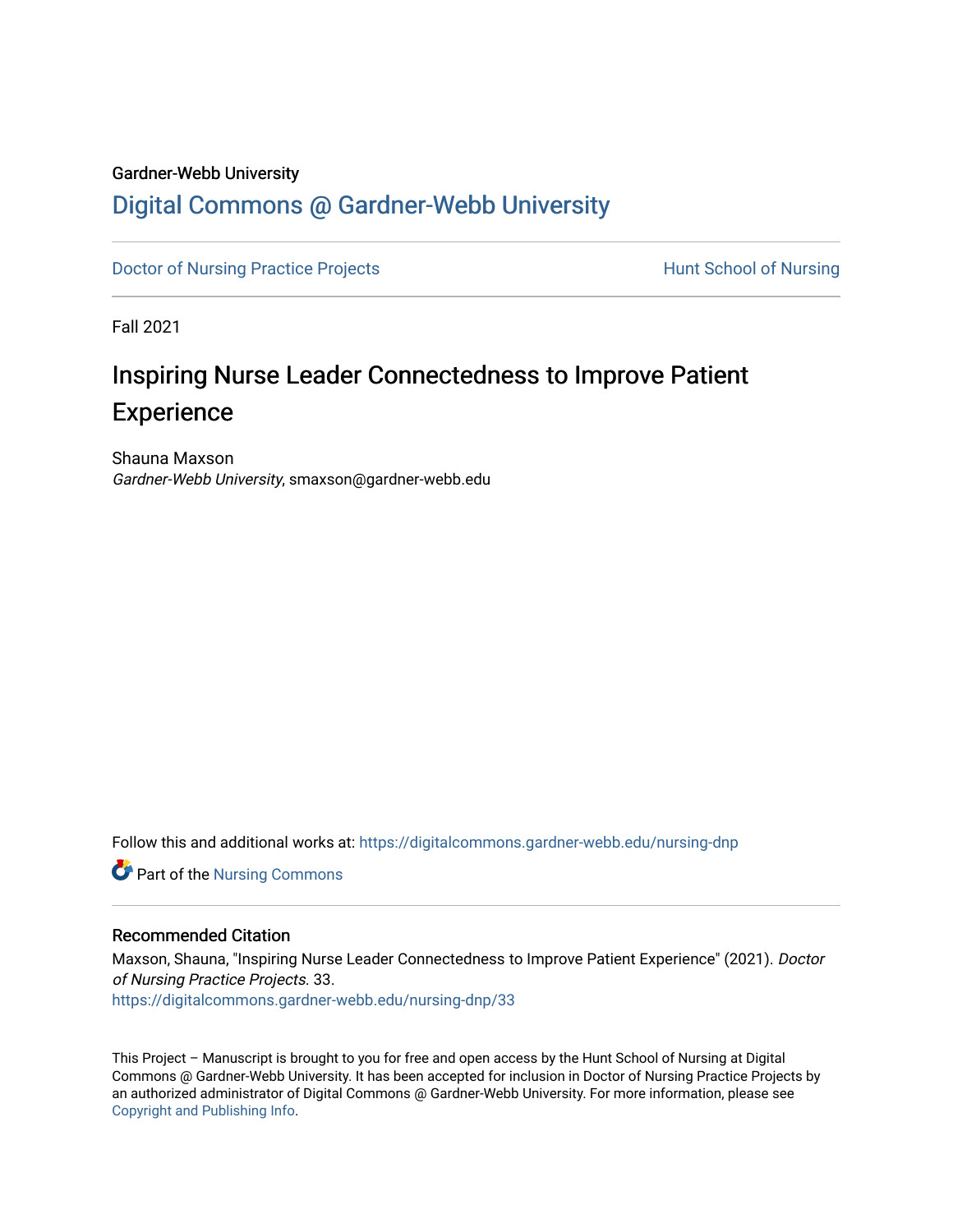## **Inspiring Nurse Leader Connectedness to Improve Patient Experience**

Shauna Maxson

A project submitted to the faculty of

Gardner-Webb University Hunt School of Nursing

in partial fulfillment of the requirements for the degree of

Doctor of Nursing Practice

2021

Submitted by: Approved by:

12/1/2021 12/1/2021

Date Date Date

Shauna Maxson, MSN, RN Brittany Hudgins-Graham, EdD, MSN, RN

\_\_\_\_\_\_\_\_\_\_\_\_\_\_\_\_\_\_\_\_\_\_\_\_\_\_\_ \_\_\_\_\_\_\_\_\_\_\_\_\_\_\_\_\_\_\_\_\_\_\_\_\_\_\_\_

\_\_\_\_\_\_\_\_\_\_\_\_\_\_\_\_\_\_\_\_\_\_\_\_\_\_\_ \_\_\_\_\_\_\_\_\_\_\_\_\_\_\_\_\_\_\_\_\_\_\_\_\_\_\_\_\_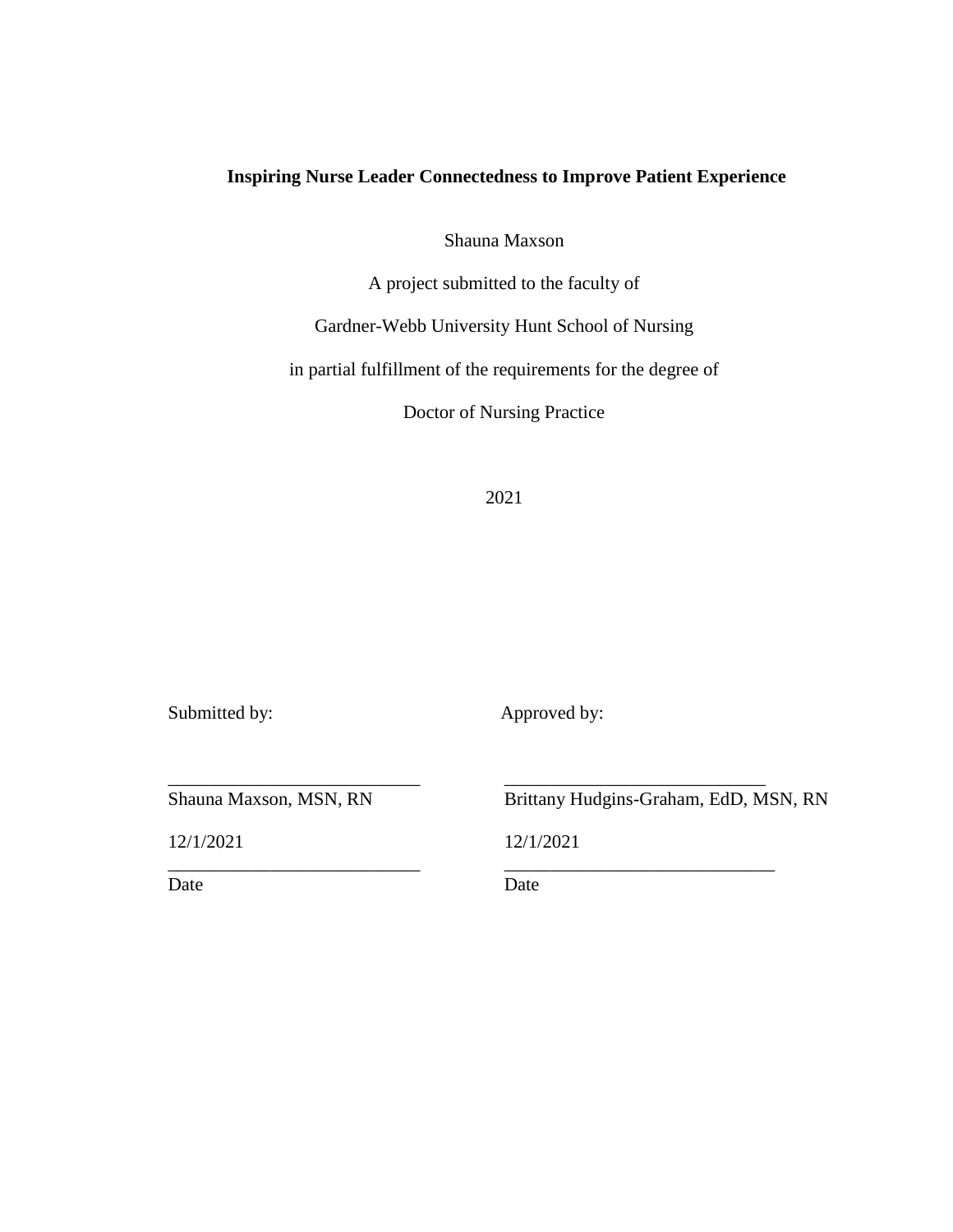### **Acknowledgements**

I would like to express immense gratitude to all those involved in this experience. I am amazed by the grace extended to me by Lord and Savior Jesus Christ, as I know that he has had his hand in this effort since day one. My family and friends – a limitless source of support and kindness while I took the time to fulfill this goal. Great thanks to Dr. Brittany Hudgins-Graham for extending a wealth of knowledge in nursing and academia to see to my success. Lastly, and my no means least, to the project participants, my colleagues and nurse leaders who have made this possible and helped me to realize my professional goals. Thank you all!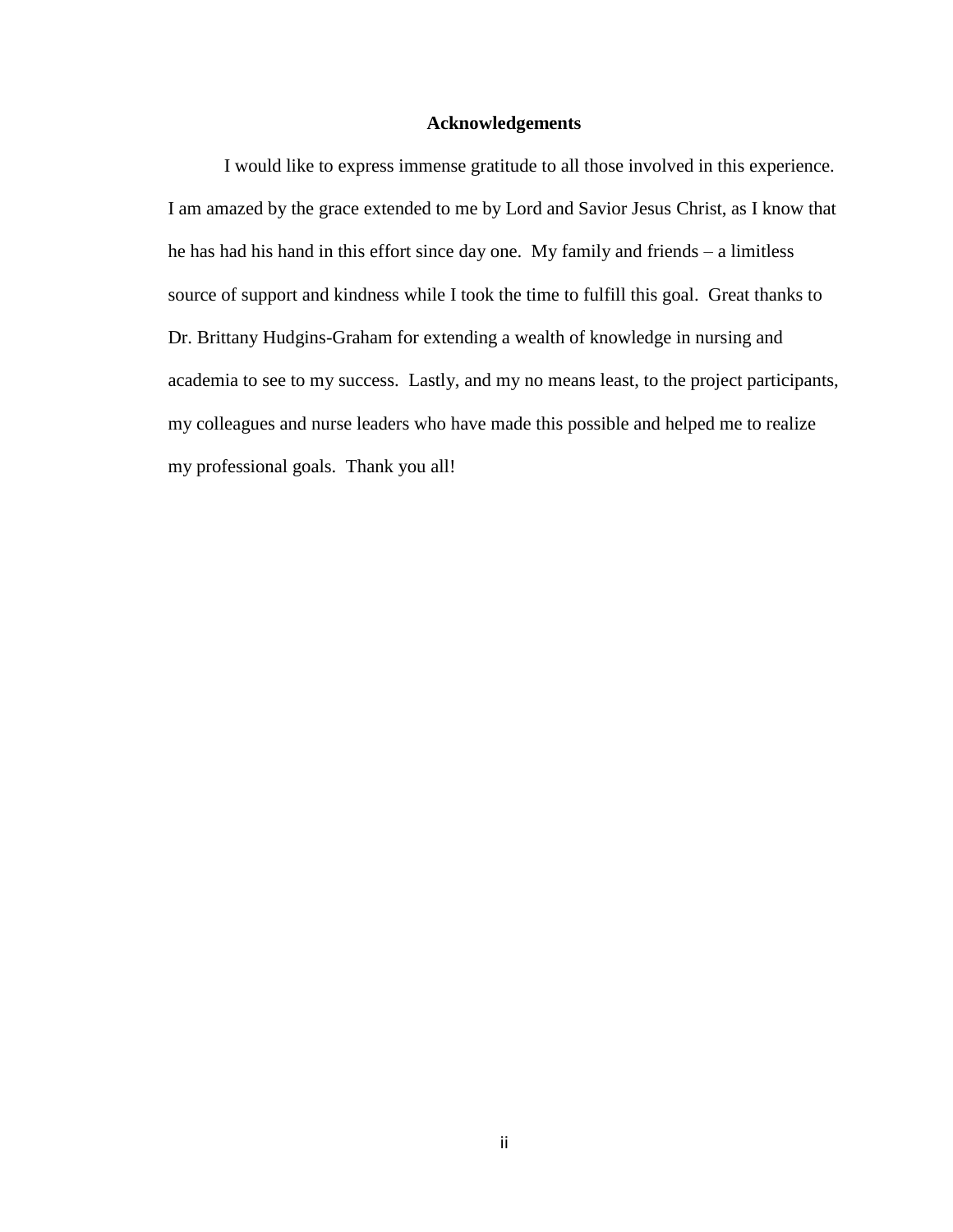©Shauna Maxson 2021

All Rights Reserved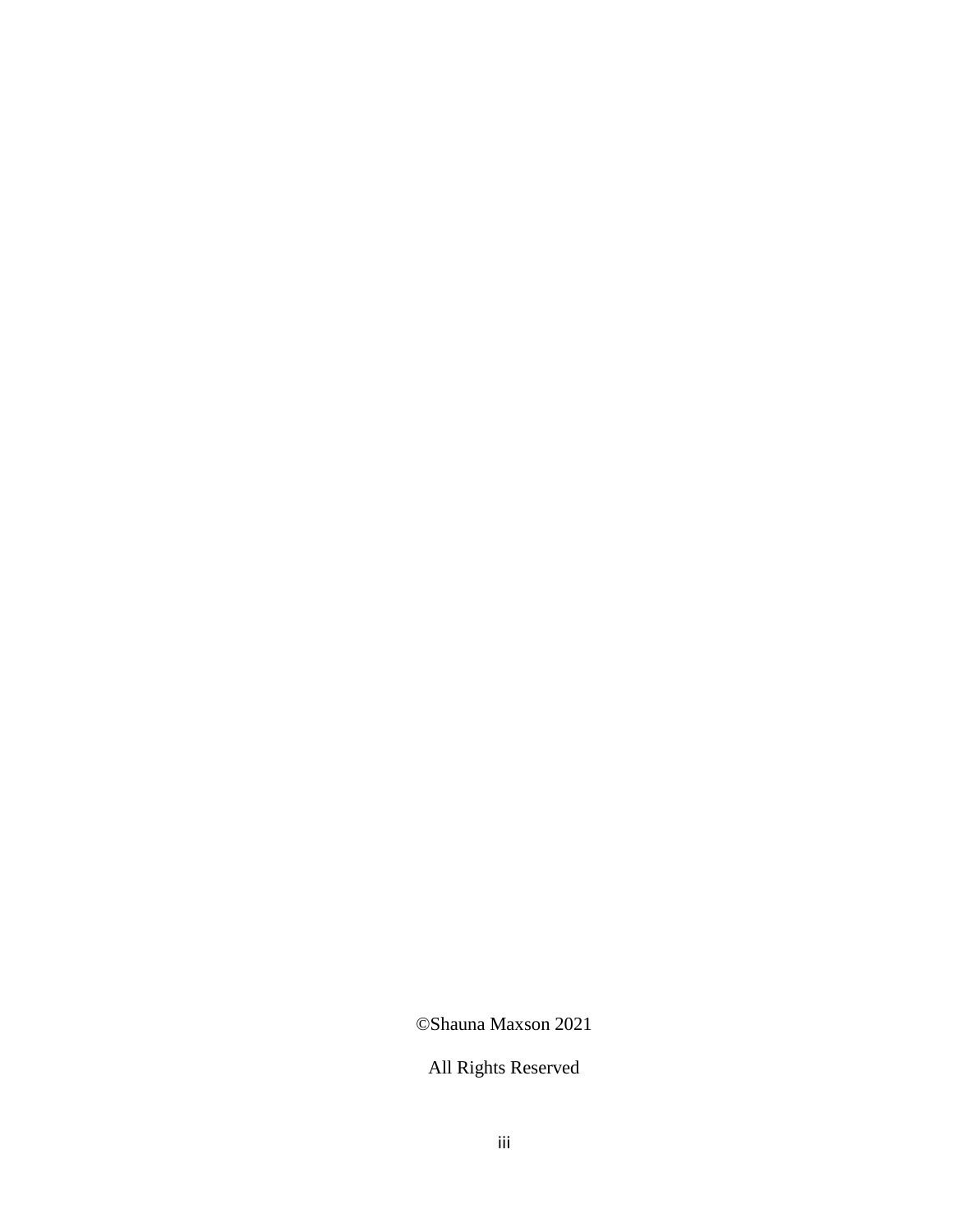#### **Inspiring Nurse Leader Connectedness to Improve Patient Experience**

#### **Abstract**

Objectives:

- 1. Interventions targeted at improved communication, retention, empowerment, and encouragement will be utilized to enhance the practice environment of incumbent and future nurses in the emergency department. Nurse connectedness will be improved 25% over baseline following implementation of interventions to positively augment practice environment.
- 2. Patient experience scores in the emergency department will be sustained at benchmark, or greater, following efforts to improve nurse connectedness.

Design: Prospective, single-center, non-randomized, pre- vs. post-

Data Sources: Scholarly, peer-reviewed journal articles and texts, results from pre- and post-intervention completion of Utrecht Work Engagement Scale, Press Ganey patient experience scores

Review Methods: Review of patient experience scores for the previous four quarters from Angel Medical Center Emergency Department to establish a baseline. The Utrecht Work Engagement Scale was utilized as the pre- and post- intervention survey, followed by development and completion of a six-session coaching plan outlined through the review StandOut® Strengths. Patient experience scores for the most recent quarter postintervention were then evaluated for improvement.

Results: A customized coaching intervention based on participant strengths improved engagement in the daily activity of the work of nursing. This was reflected through the improvement in pre- and post-intervention Utrecht Engagement Scale assessments,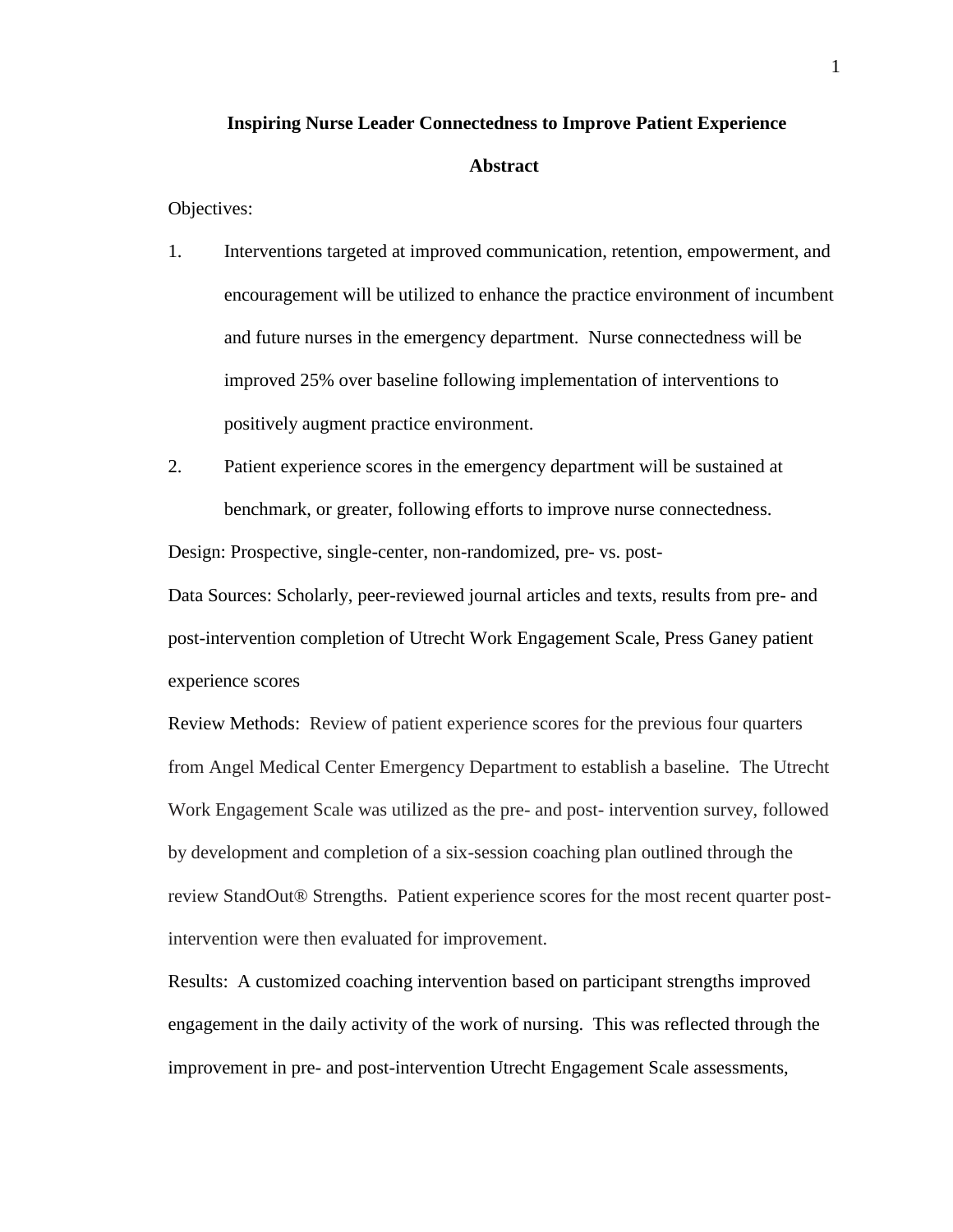however, patient experience did not improve secondary to the intervention. There were many compounding factors which the researcher determined impacted patient experience scores.

Conclusions: The use of a coaching intervention, which is customized to the individual, will improve nurse leader connectedness and engagement. When considering the impact to patient experience, long-term, consistency in nurse leader coaching and further future development has to potential to have impact to patient experience and requires further project with continual evaluation and development of program on a larger scale.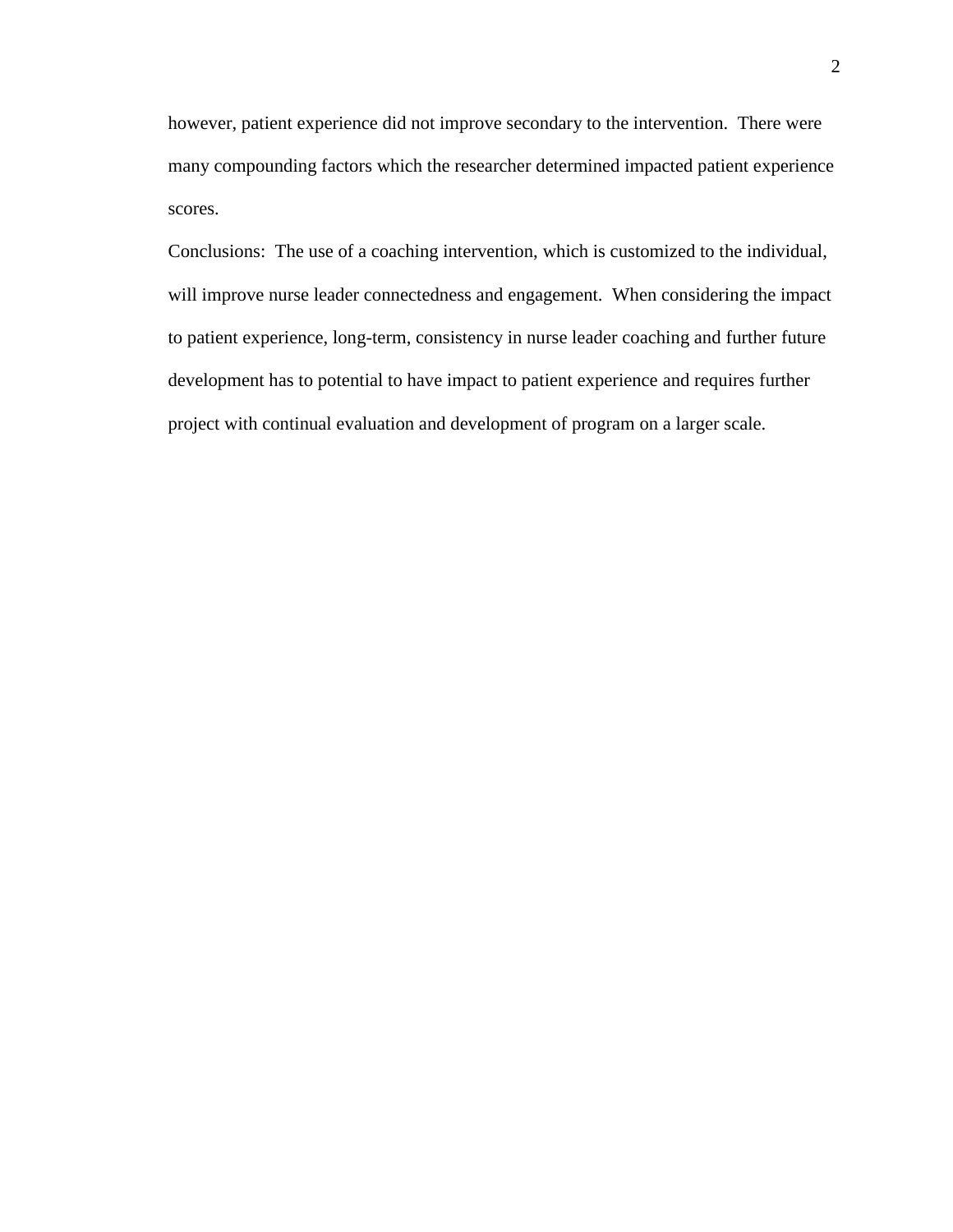## **Key Words**

Nurse, Leader, Connect, Engagement, Patient, Experience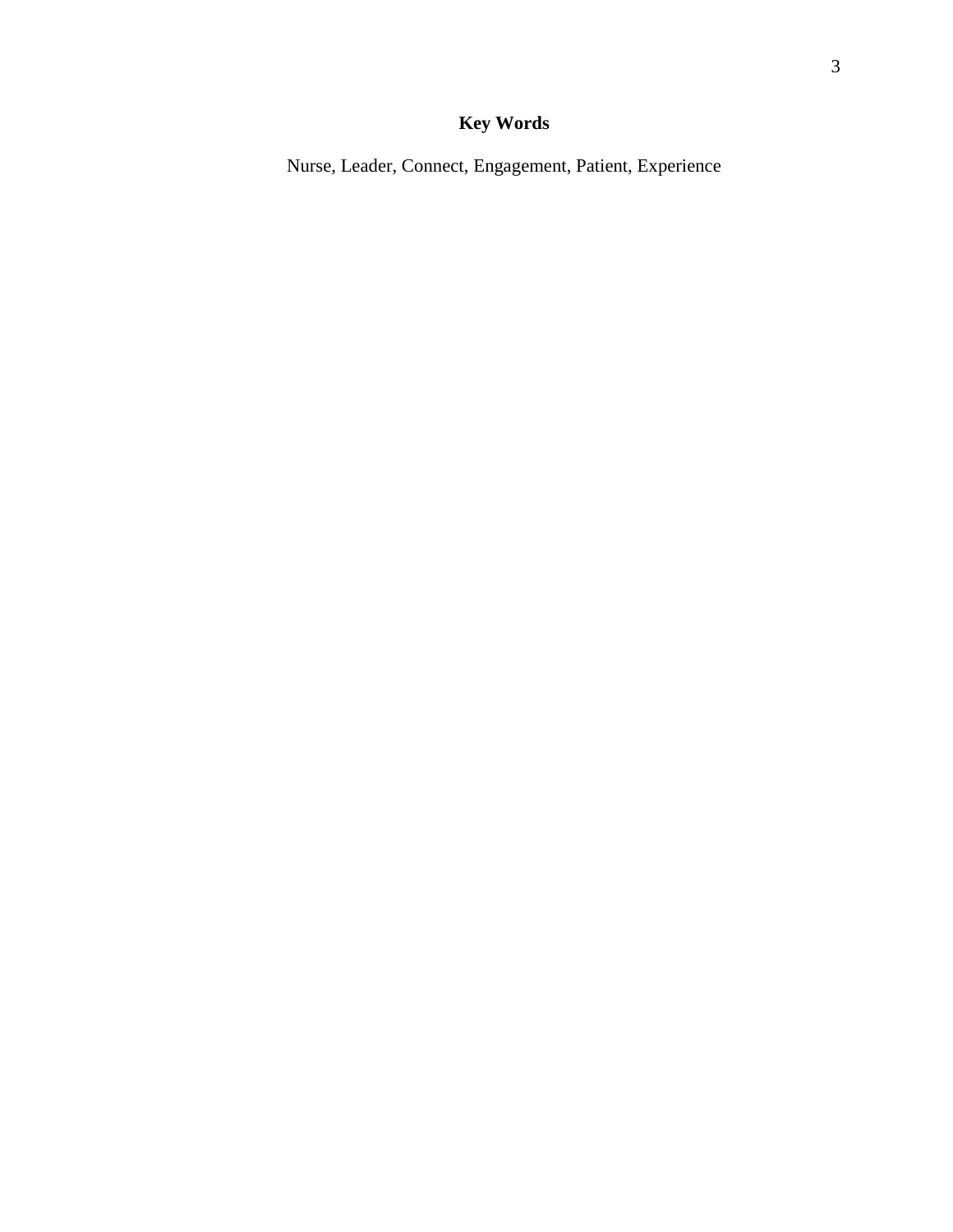## **Inspiring Nurse Leader Connectedness to Improve Patient Experience Aims**

The goal of this project was to provide an excellent patient experience by strengthening nurse connectedness. Interventions were developed and implemented with the intent to promote a culture of positivity with fully engaged nurses empowered by a unified group of colleagues and nurse leaders. The intervention was carried out such that direct positive impact and enhancement to the practice environment would inspire nurse connectedness. The interventions will further support a sustainable state of well-being and holism for nursing personnel at the acute care facility which will improve the patient experience through engaging the patient and family in excellent patient care. Dr. Jean Watson's Theory of Human Caring and John Maxwell's (1998) *The 21 Irrefutable Laws of Leadership* provided framework for these interventions with a central focus on respect building.

#### **Background**

The patient experience is the perceived quality of the care provided during an acute care interaction between patients and nurses. As nursing has evolved throughout the years, caring has been a central theme and despite having increasing demands that seemingly disconnect the nurse from the patient, the need to provide a personalized experience in which the patient is satisfied with their care is essential. Patient experience is quantified through the use of both internal and external benchmarking tools in the healthcare field. The patient experience may also be provided to nurse leaders through qualitative descriptions in such a manner that satisfaction, and/or dissatisfaction, with care is described. Through the development and improvement of nurse leader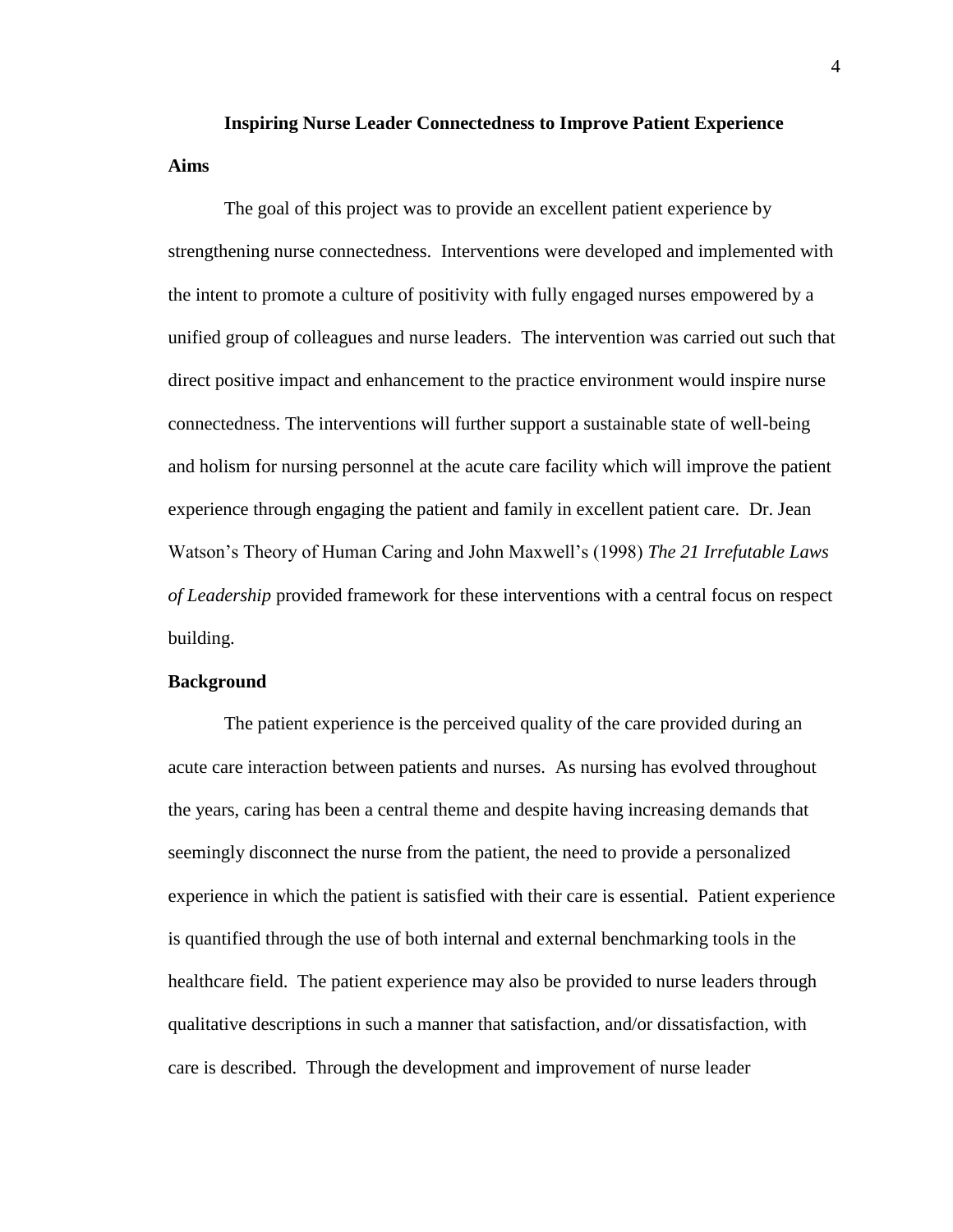connectedness the patient experience may be improved. The nurse leader will inherently enhance performance through continual dedication to the provision of a practice environment with transparency and presence, opportunities for engagement and development, and initiatives devoted to improving role satisfaction and empowerment.

Nurse-patient connectedness is achieved by creating an environment of mutual respect, transparency, and quality-driven, competent and confident care. Nurses inherently seek to provide caring compassion to patients, but often get lost in the proverbial weeds by a task-driven culture that is no longer focused on the patient. Arguably, nurse connectedness is a direct reflection of engagement and performance of the nurse leader (Dempsey & Reilly, 2016; Wei et al., 2018). The magnitude of this problem is great, as when assessing the impact to patient experience those nurses whom are disengaged and dissatisfied with their position may not deliver optimal patientcentered care.

In order to attain peak performance, organizational culture and climate must be given considerable weight, as the empowerment of nurses is a direct reflection of these factors (Trus et al., 2018). Nurses must be able to trust their leader while having an environment which encourages knowledge sharing and feedback, provides motivation and encouragement, and seeks to improve professional accountability, adequacy of resources, and equity (Connolly et al., 2018; Masood & Afsar, 2017). The innovative nurse leader is vital to the success of any organization, as they directly influence positive patient experience by employing transformational characteristics focused on the creation of an atmosphere based on inclusion, respect, honesty, communication, and emotional intelligence (Asif et al., 2019; Corder & Ronnie, 2018; Lucas, 2019). Nurse leaders that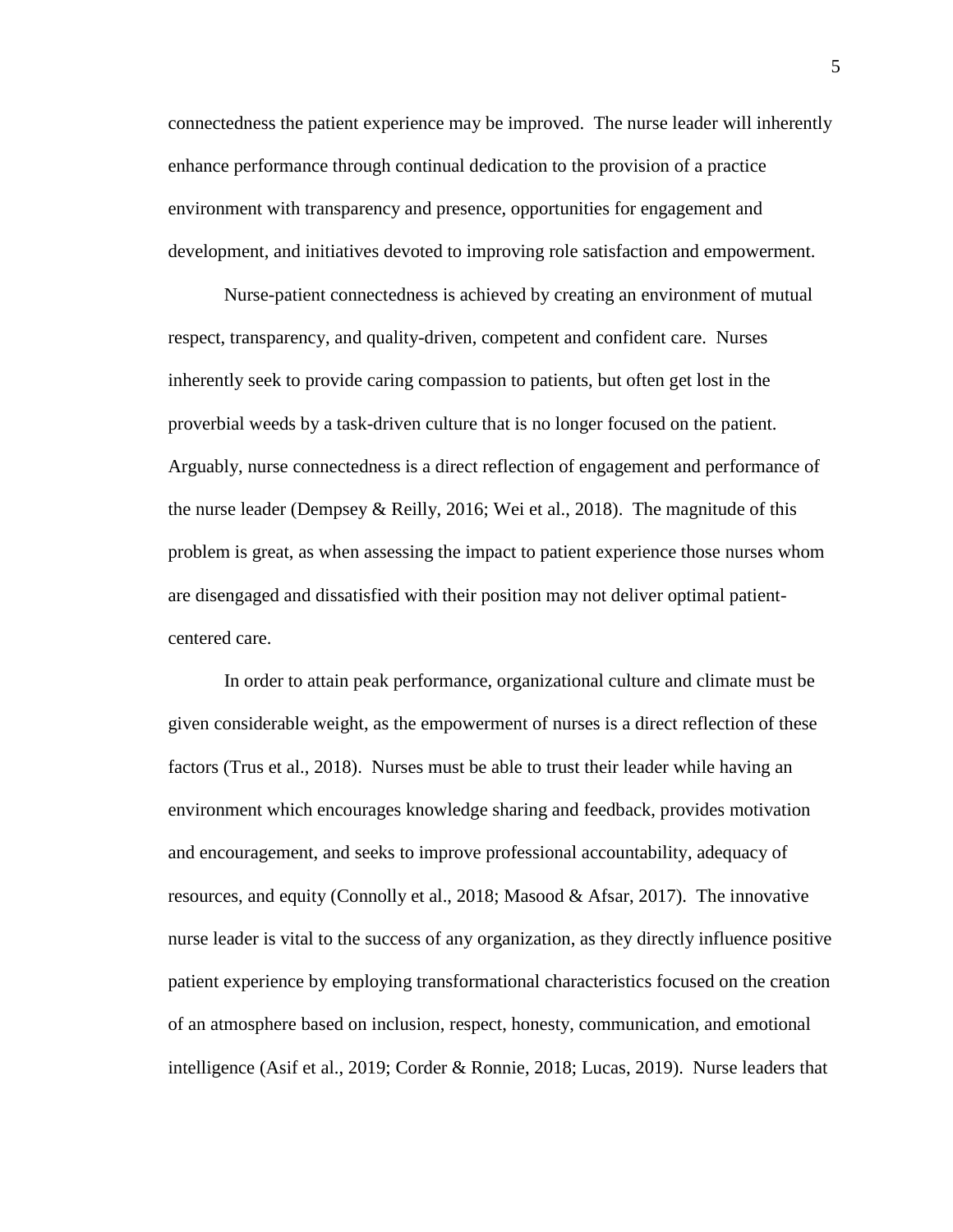engage and empower nurses, improve connectedness through supporting teamwork and giving meaningful purpose to nursing care.

#### **Methods**

This project was quantitative, prospective, single-center, non-randomized, and pre- vs. post- intervention. The investigator received approval from both the university and organization Institutional Review Boards (IRB).The sample included Emergency Department leaders at rural, critical access hospital and completed from July 2021 through September 2021. Nurse leaders were defined as any nurse functioning within a leadership role in the Emergency Department at the time of the research. Inclusion criteria were a nursing leadership position within the Emergency Department; there were 11 participants eligible for participation.

E-mails and fliers were utilized to recruit participants to complete the pre- and post-intervention survey. The baseline nurse leader engagement data was collected through the use of the Utrecht Work Engagement Scale (Schaufeli & Bakker, 2004). The Utrecht Work Engagement Scale is a 17 question, Likert-type scale assessment. Reliability, through establishing internal consistency and stability, was evaluated with a Cronbach's alpha = 0.93 (Schaufeli & Bakker, 2004). Items on the Utrecht Work Engagement Scale are scored from 0 to 6 ( $0 =$  never,  $6 =$  always, every day) in three categories related to work engagement: vigor, dedication, and absorption. Items on each sub-domain are summed to create a composite score which then can be added together to obtain a grand total; composite scores are then averaged to produce a mean work engagement score. Information from the completion of the Utrecht Work Engagement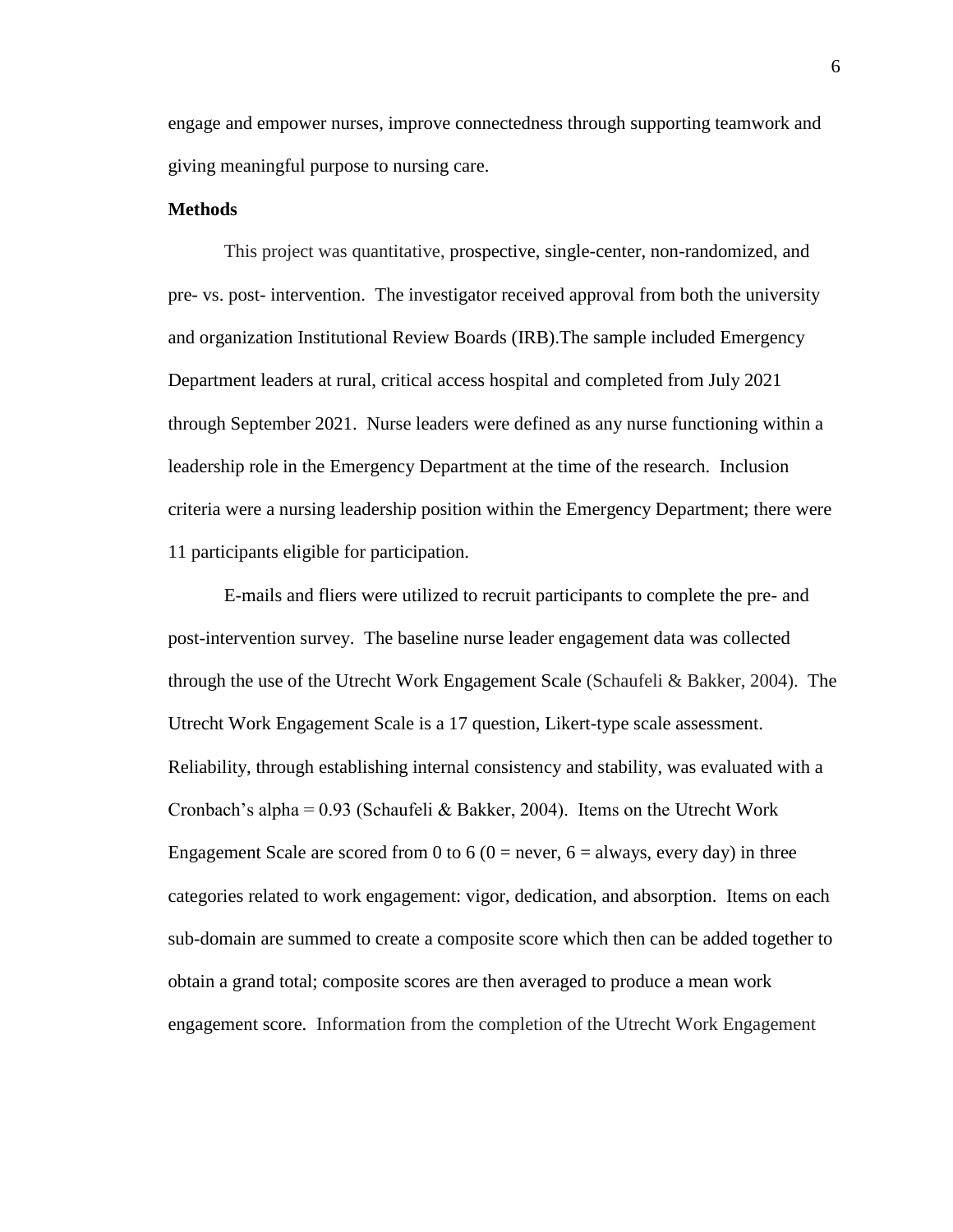Scale at baseline was utilized to determine baseline engagement and participation was optional, anonymous, and administered through Survey Planet.

Concurrently, the DNP project student used the StandOut® Strengths (strengths-based leadership tool used at the research site) to identify leader strengths which were utilized to customize coaching for maximal benefit for all nurse leaders. The StandOut® platform was reviewed to determine which coaching tools and strategies to utilize to provide maximum benefit to the research participants; this data was available prior to the start of the research project. StandOut® strengths with embedded coaching tools then guided leader coaching in the Emergency Department over the 12-week period. Each participant attended six-one hour coaching sessions, which were conducted one to one with the investigator. Coaching sessions focused on opportunities for professional growth and development, motivation, department and organizational engagement, and attitudes/abilities.

Theoretical underpinnings framed coaching sessions focused on Dr. Jean Watson's Theory of Human Caring with central focus on respect building and John C. Maxwell's (2007) *The 21 Irrefutable Laws of Leadership,* which supports engagement and connectedness amongst those who received coaching (Watson, 2021). The Strategies for Greatness Leadership Development Plan was utilized to document sessions and provide continuum between sessions. The coaching intervention was designed to produce data to impact leader connectedness. Following completion of the coaching intervention, the Utrecht Work Engagement Scale was administered to determine if coaching had improved the engagement of nurse leaders.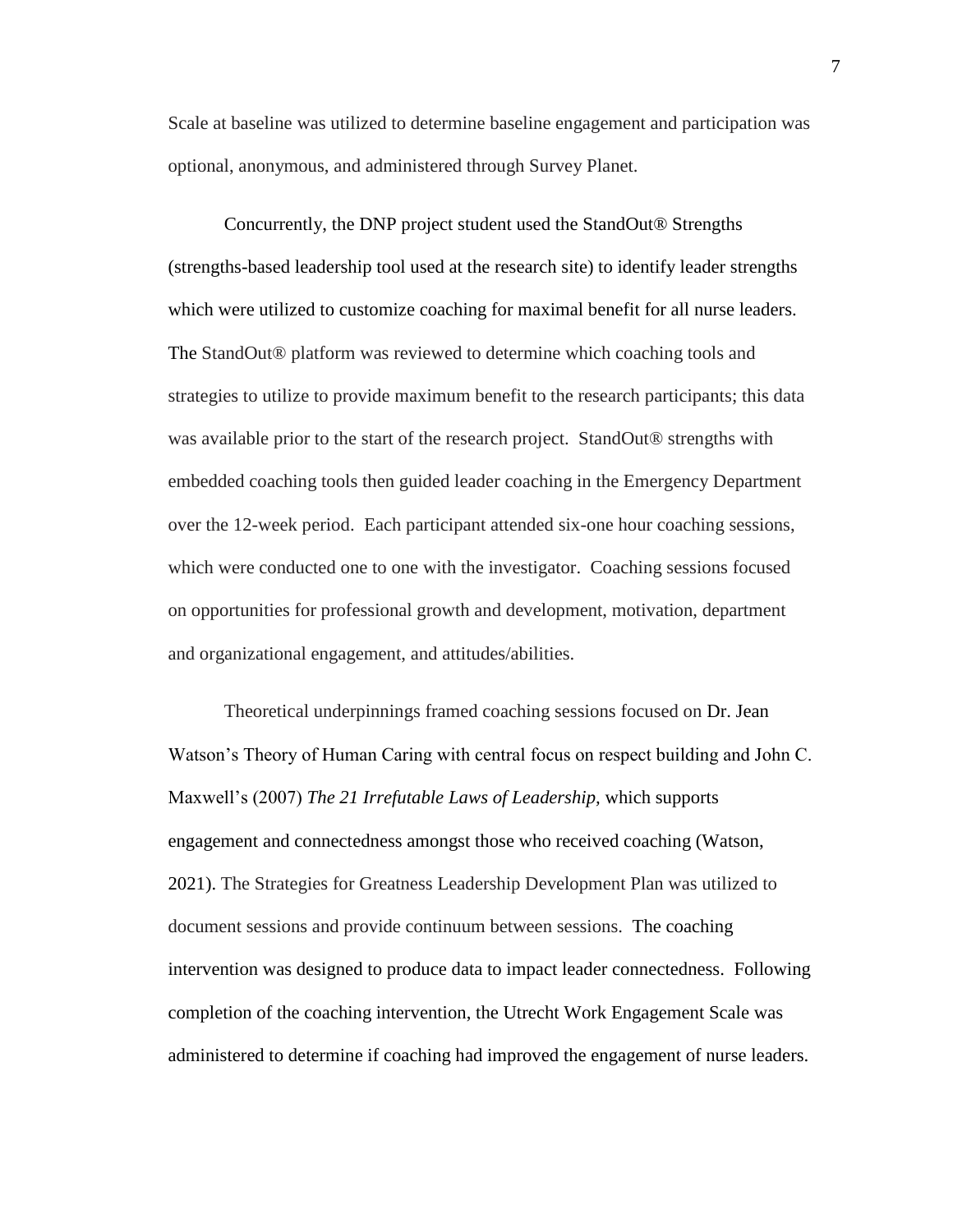Once again, completion of the survey was optional, anonymous, and administered through Survey Planet.

Patient experience data was collected from Press Ganey. Emergency department patients receive a survey following each visit; response is elective and third party data is anonymous unless the patient elects to share demographics and identifying information. Quarterly patient experience scores from before the intervention were compared with quarterly patient experience scores data after the 12 week coaching intervention to determine the impact of nurse leader engagement and connectedness on patient experience. The data was analyzed following completion of the intervention and the post-survey completion period.

Because the investigator is the nurse manager of the Emergency Department, additional steps were taken to protect potential participants from coercion, pressure to participate in the project, concerns regarding reputation, and privacy. Strategies to minimize risk to project participants included:

- 1. During recruitment someone other than the investigator will describe the project to potential participants at Emergency Department meetings to minimize potential pressure to participate. This description will include a clear written description of project and a thorough explanation of voluntary participation.
- 2. All descriptions of the project when, whether in writing or verbal, emphasized the impact of participation, or lack thereof, would not impact job performance and would not be included in formal evaluations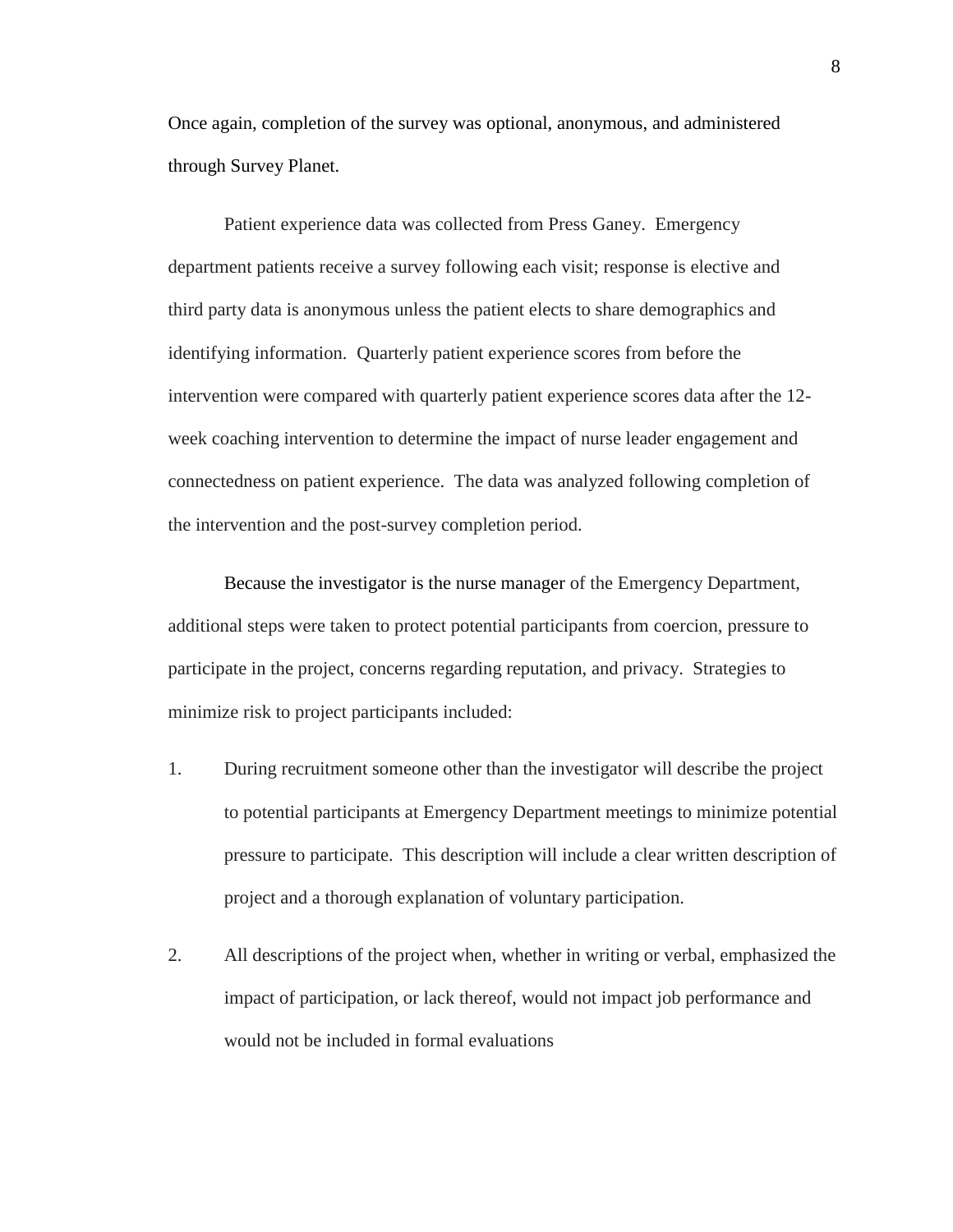Results of the engagement scale surveys were anonymous and did not contain any options for narrative responses; project participants were encouraged to complete this survey alone and away from the work environment.

### **Results**

The optional Utrecht Work Engagement Scale was completed pre-intervention (n=3) with mean scores calculated in three areas: vigor, dedication, and absorption (Schaufeli & Bakker, 2004). Project participants scored lower in vigor and dedication with a higher score in absorption pre-intervention; this suggested that participants experienced lower levels of engagement and higher risk for burnout. Following the intervention, post-intervention scores were higher in vigor and dedication, and lower in absorption, which suggested that leaders that were more engaged in work with a lower affinity for burnout (Table 1).

#### **Table 1**

|            | Utrecht Work<br>Engagement Scale Pre-Intervention<br>Mean | Mean | Post-Intervention<br>Mean |      |
|------------|-----------------------------------------------------------|------|---------------------------|------|
|            |                                                           |      |                           |      |
| Vigor      | 3.99                                                      | 3.78 |                           | 4.63 |
| Dedication | 3.91                                                      |      | 4                         | 4.86 |
| Absorption | 3.56                                                      | 3.88 |                           | 3.45 |

*Data – Utrecht Work Engagement Scale, pre-intervention & post-intervention*

Cronbach's alpha  $= 0.93$ 

(Schaufeli & Bakker, 2004)

Nurse leaders in the project group were found to be less vigorous, dedicated and absorbed than participants in the landmark study which included nurses and hospital workers and established validity of the tool. After collection of the baseline Utrecht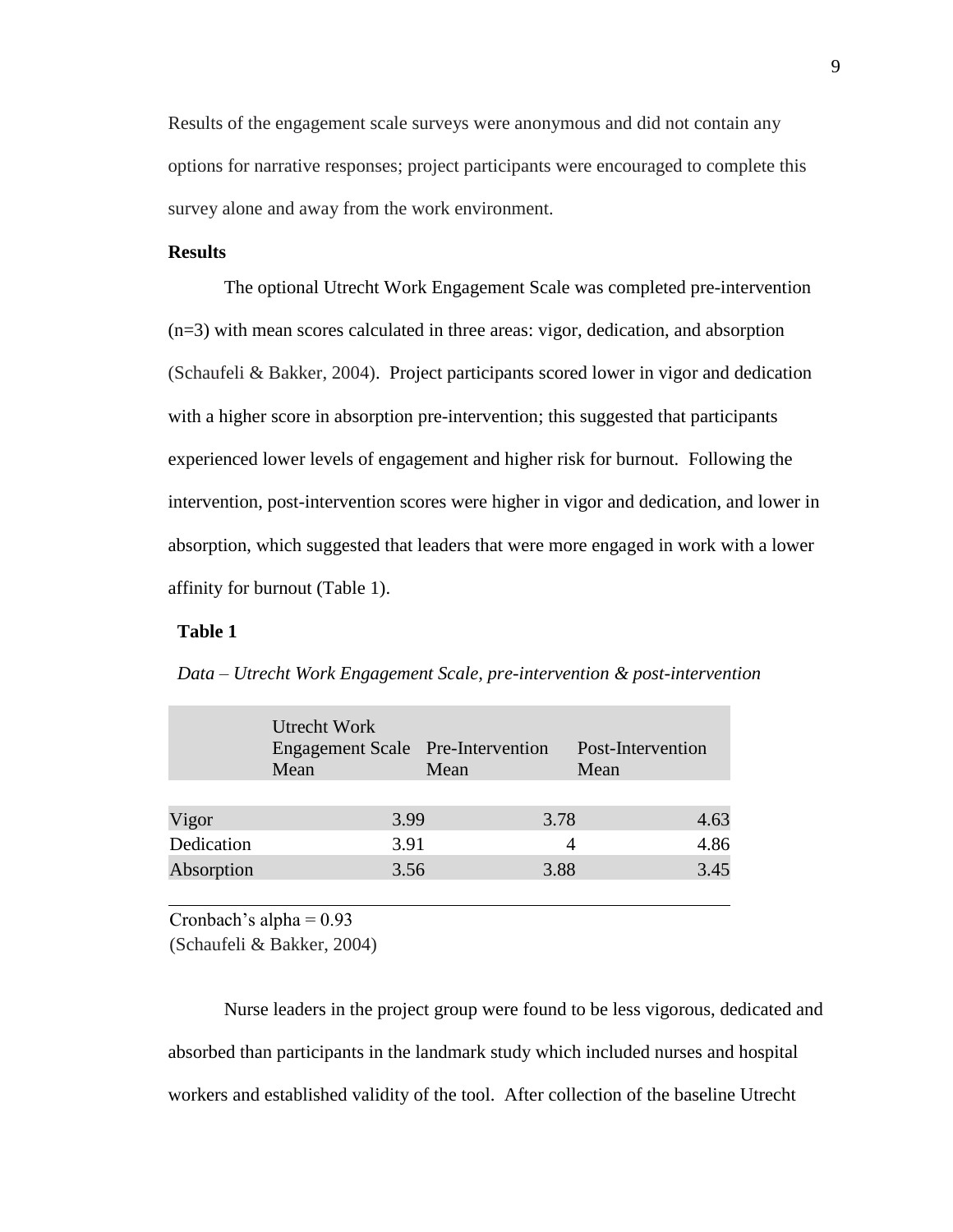Work Engagement Scale, all Emergency Department nurse leaders participated in the coaching intervention. The leaders included team leaders  $(n=4)$  and charge nurses  $(n=7)$ . Nurse leader StandOut® data did not correlate to specific needs as result of coaching, rather, central themes were identified across all nurse leaders removed from specific strengths and coaching strategies. Central themes included improvement in teamwork, recognition for excellence, improvement in retention strategies, communication, and opportunities for engagement.

Nurse leaders were open in discussion and honest with feedback regarding opportunities for self-, leader, colleague, and organizational opportunities. Strategies to improve the organizational work environment were communicated to senior level administrators, while departmental strategies were implemented concurrently with coaching sessions.

Following the completion of coaching, the optional Utrecht Work Engagement Scale was completed (n=6) with mean scores calculated in the same three aforementioned areas (Table 1). Mean scores in the areas of vigor, and dedication reflected improvement, while absorption scores decreased.

The patient experience outcomes were evaluated prior to beginning the project and following the completion of the intervention. Four quarters pre-intervention were evaluated and a composite score for all quarters, third quarter 2020 (July 2020-September 2020), fourth quarter 2020 (October 2020-December 2020), first quarter 2021 (January 2021-March 2021), and second quarter 2021 (April 2021-June 2021), was calculated and compared to third quarter 2021 (July 2021-September 2021). An overall decrease in patient experience following the intervention was found when the data points were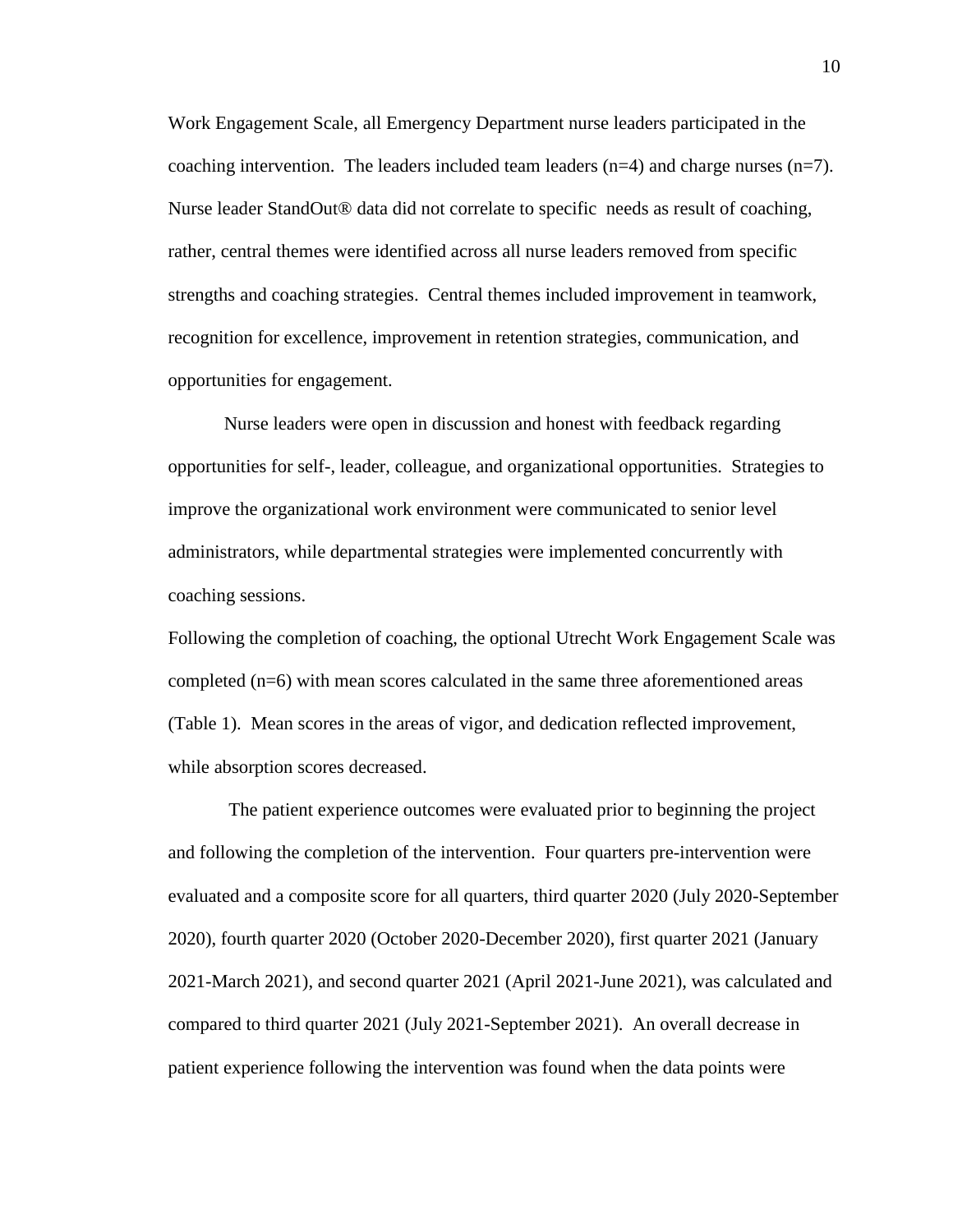compared. The overall rating of care, friends and family overall, doctors overall, nurses overall, and waiting time to treatment area scores decreased respectively following the intervention, despite improvement in vigor and dedication (engagement) and decrease in absorption (risk for burnout) (Table 2).

## **Table 2**

|  | Patient Experience Data |  |
|--|-------------------------|--|
|--|-------------------------|--|

|                                | <b>Composite Score</b><br>July 2020-June<br>$2021 - Pre-$<br>intervention | Score July 2021-<br>September 2021 -<br>Post-intervention |
|--------------------------------|---------------------------------------------------------------------------|-----------------------------------------------------------|
| <b>Overall Rating of Care</b>  | 70.52                                                                     | 62.2                                                      |
| Family or Friends Overall      | 64.79                                                                     | 54                                                        |
| <b>Doctors Overall</b>         | 69.74                                                                     | 61.35                                                     |
| <b>Nurses Overall</b>          | 77.1                                                                      | 71.9                                                      |
| Waiting Time to Treatment Area | 70.16                                                                     | 57.05                                                     |

This was thought to be largely in part due to compounding factors that were outside the investigators realm of control, secondary to the COVID-19 pandemic.

#### **Discussion**

Initial Utrecht Work Engagement Scale scores are indicative of less energy, zest and stamina, find work less meaningful, without inspiration or challenge, and negative immersion with workplace detachment concerns across all nurse leaders. This is concerning for a probable increase in burnout, decreased resiliency, and lack of work-life balance, all of which may compromise patient outcomes and experience. Following the intervention, mean scores in the areas of vigor, and dedication reflected improvement, while absorption scores decreased. There was enhanced nurse leader engagement when compared to pre-intervention survey completion. Nurse leaders exhibited more stamina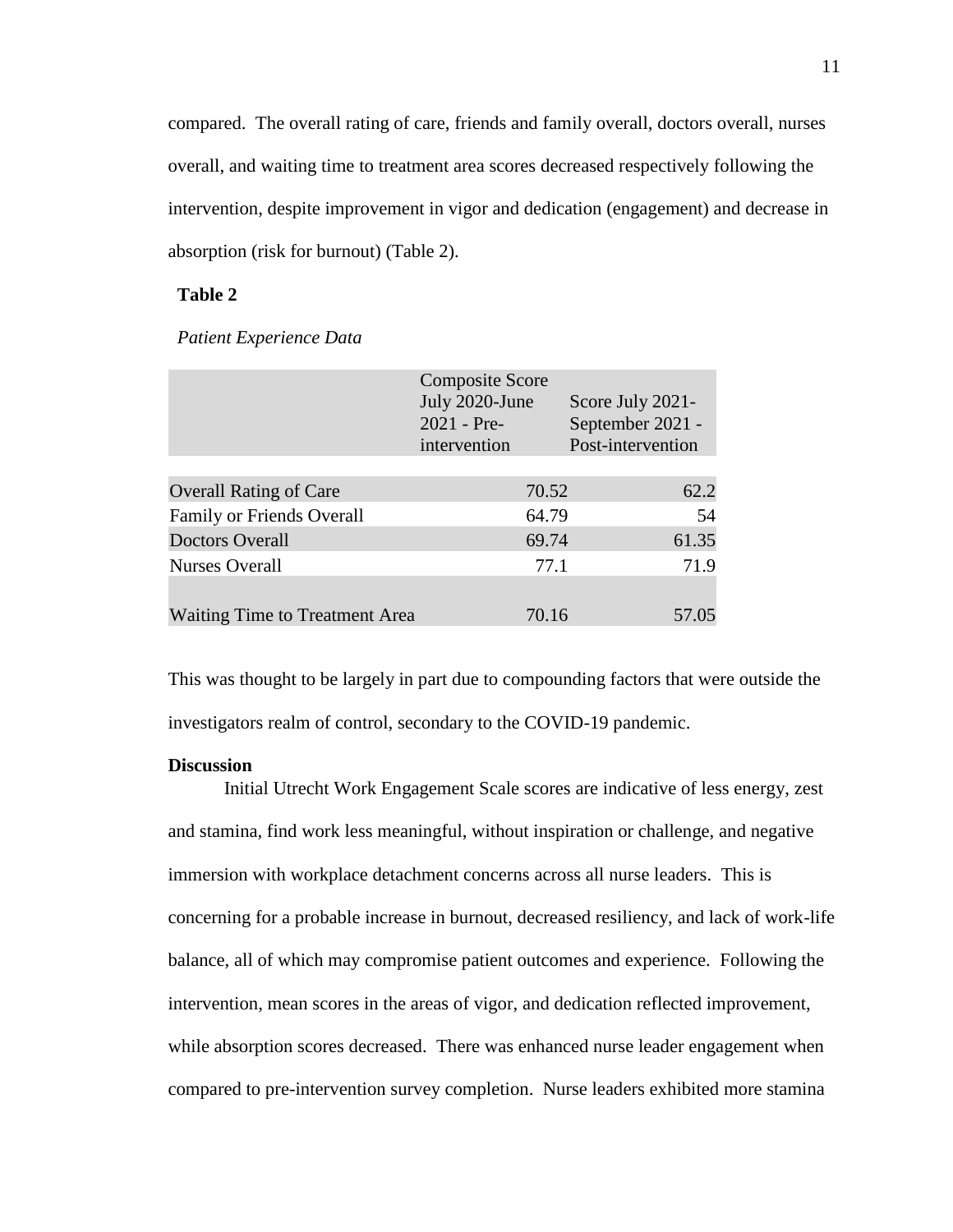and energy at work, while experiencing less burnout and higher level of resiliency, and are better able to detach from work while achieving work-life balance as noted by the investigator and as revealed in post-intervention survey results. Collectively, the improvement in vigor and dedication coupled with decrease in absorption is reflective of traits which stand to improve the patient experience and perception of care.

The coaching intervention was conducted such that it directly positively augmented the practice environment and supported the enhancement of nurse connection and compassionate care (Trus et al., 2018). At completion of the coaching sessions, nurse leaders stated they felt empowered, and had experienced improvements in teamwork, felt recognized for excellence in care, and that accountability and clinical excellence had improved within the Emergency Department (Asif et al., 2019). The coaching sessions also supported development of a trust-building relationship between the nurse leaders and investigator as each participant saw improvements in the Emergency Department via feedback provided during coaching sessions.

Although patient experience scores decreased, the nurse leader can determine that nurses who are connected to purpose and engaged in the workplace provide a higher level of care, which may impact the patient's perception of care (Dempsey & Reilly, 2016; Trus et al., 2018). Limitations to the project include overall sample size  $(n=11)$ , preintervention survey completion (n=3), and post-intervention project completion (n=6). There were many compounding factors that potentially impacted patient experience during the timeframe of the project including increase in average daily census from 40 patients average daily census during the pre-intervention period to 50 patients average daily census during the post-intervention period. This coupled with increase inpatient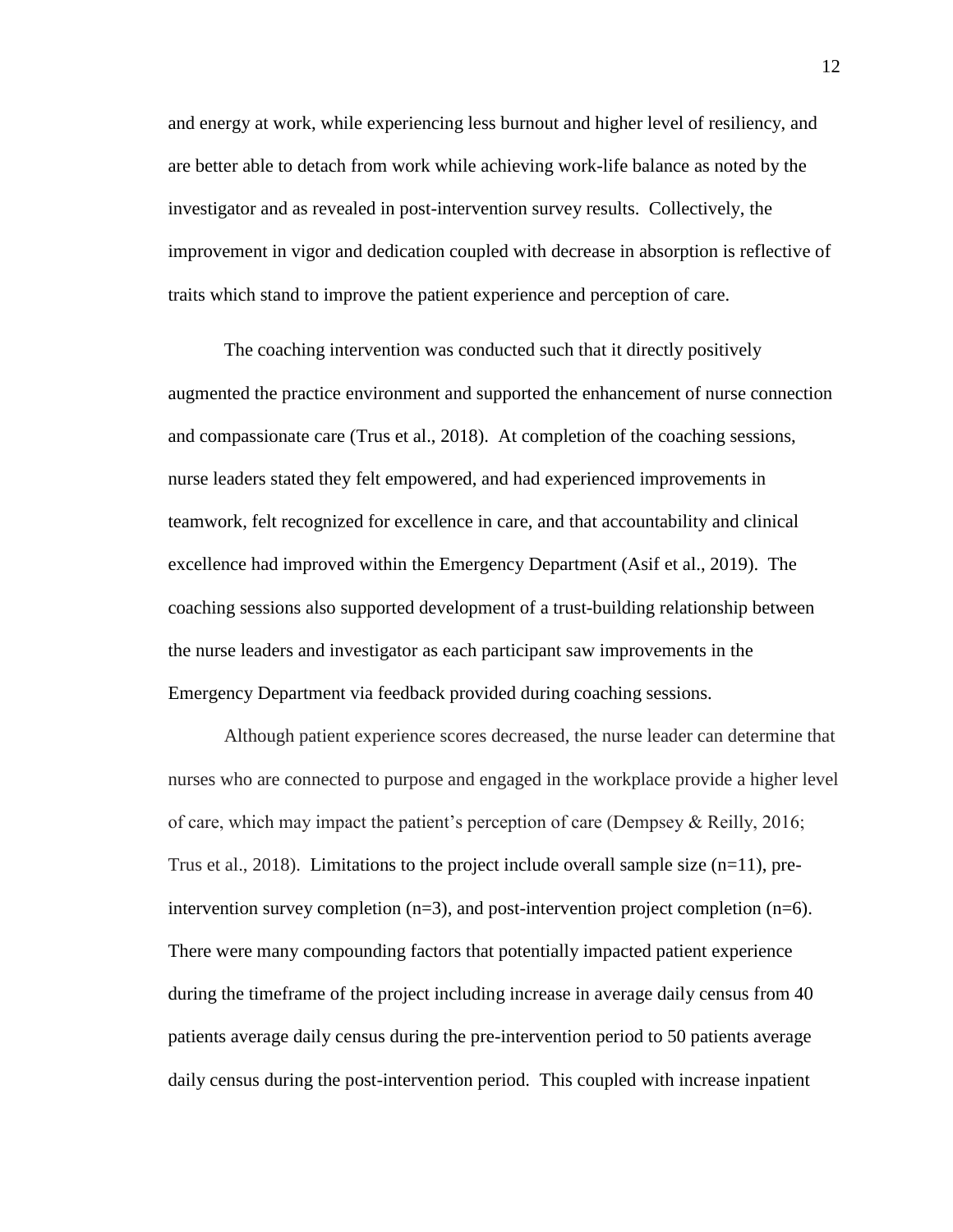holds patient acuity lead to an overall decrease in patient experience, despite improvement in nurse leader engagement.

Nurse leader engagement and patient experience were utilized to determine effectiveness of intervention and evaluation planning for future, ongoing intervention. Continual evaluation of the coaching intervention will occur to determine if there is additional opportunity to improve based on this data. The coaching intervention will be utilized in ongoing leadership development in the Emergency Department, and improvement of intervention will be achieved through continued review and evaluation of the literature for current evidence based (Zaccagnini & White, 2017). The investigator also plans to glean qualitative data from future coaching sessions to evaluate effectives of content, and determine opportunities for improvement.

#### **Conclusions**

The nurse leader is vital in improving nurse connectedness. There is much literature that suggests a correlation between nurse connectedness and patient experience. The nurse leader is integral in sustaining a practice environment in which all nurses may flourish while establishing a caring, connected relationship with patients. The emphasis on the development of engaged, trustworthy leadership in the connection between the engagement and improved perception of care is essential to high-quality, compassionate care delivery.

#### **Implications for Nursing Management**

The goal of this project was to improve patient experience by inspiring nurse connectedness. The interventions promoted a culture of positivity with fully engaged nurses empowered by a unified group of colleagues and nurse leaders. The intervention supported a sustained state of well-being and holism for nurse leaders. Although not

13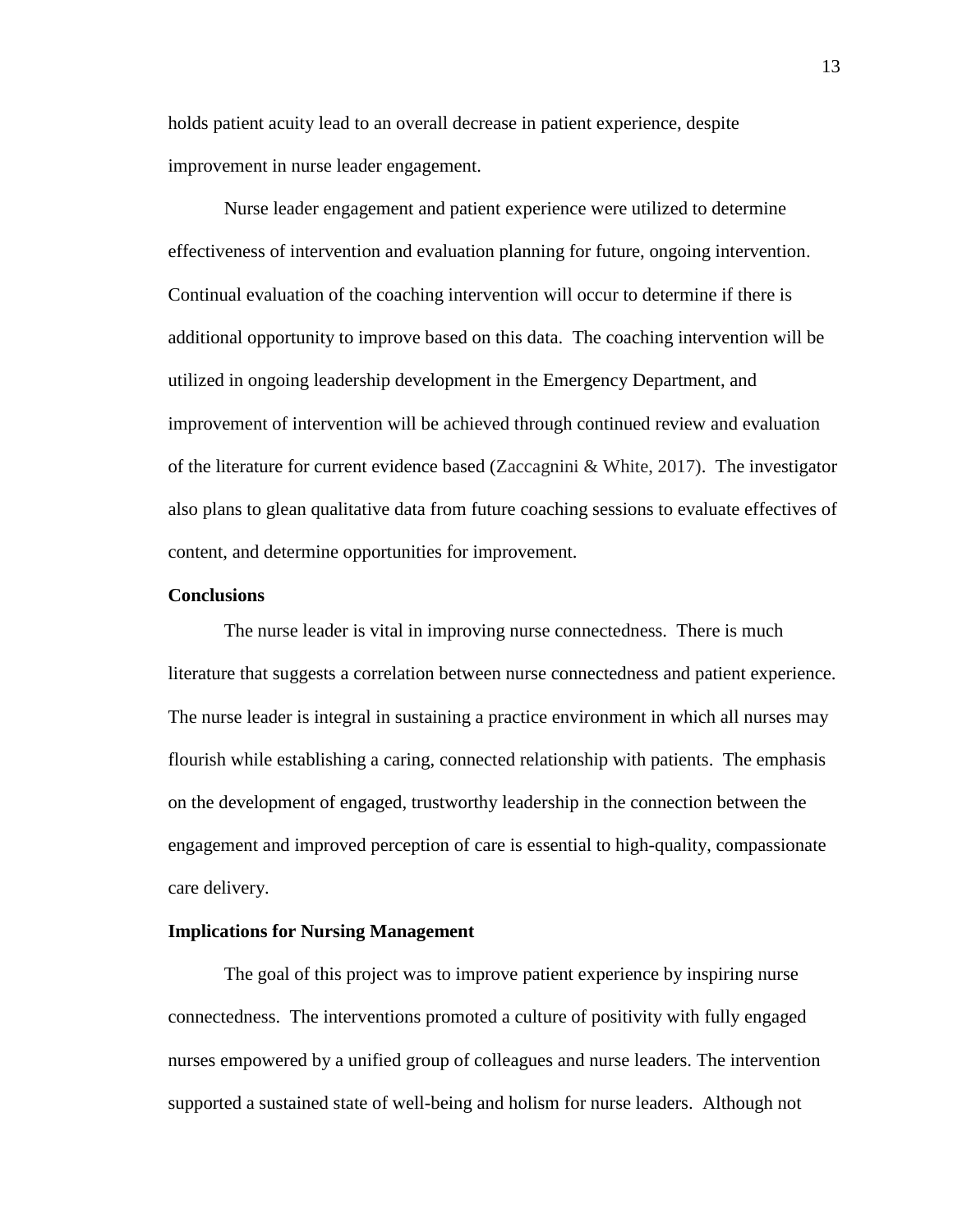currently reflected in patient experience scores due to compounding limitations, with continued development and nurse leader support, coaching and improvements in nurse leader connectedness may stand to improve the patient experience through engaging the patient and family in excellent patient care.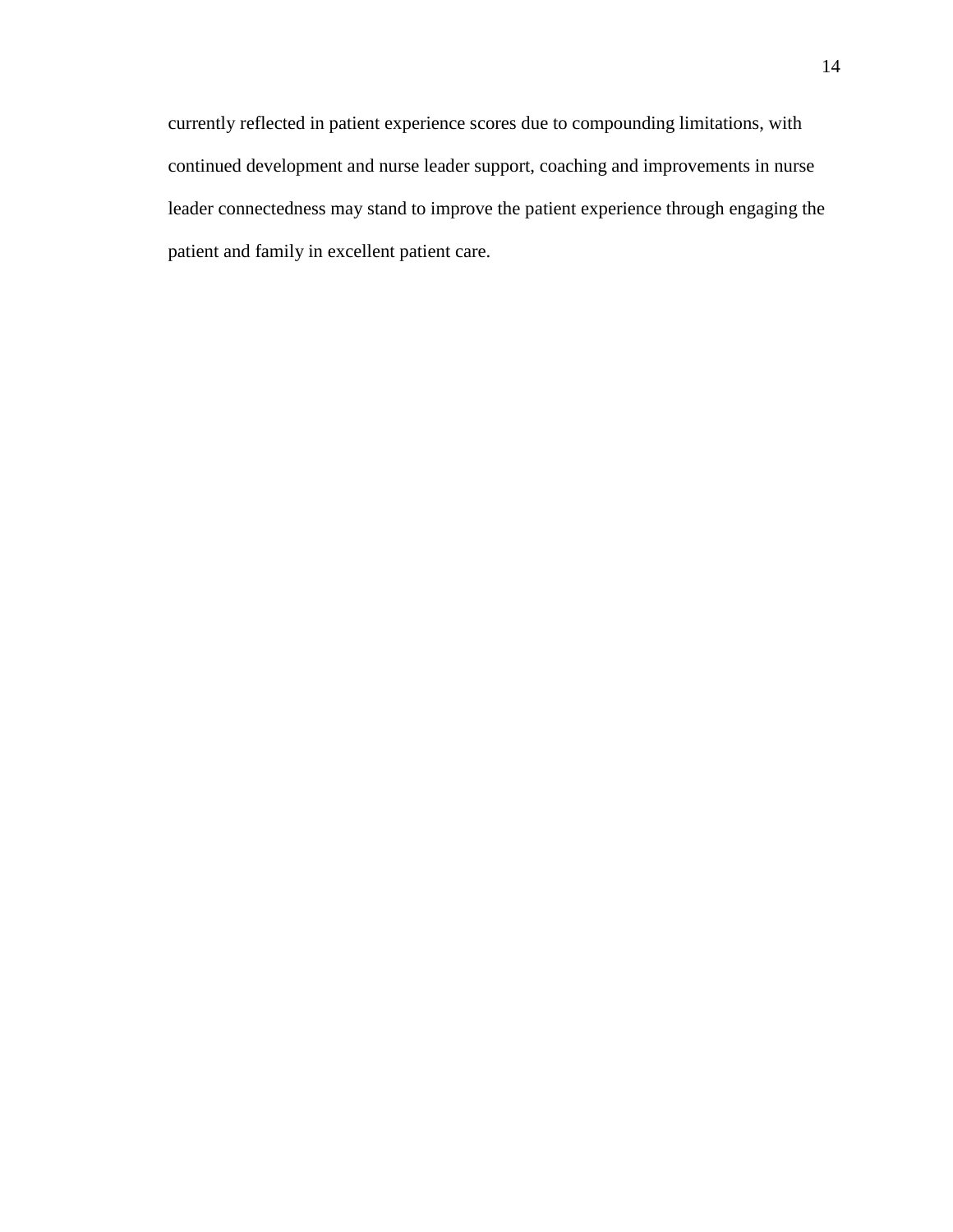#### References

- Asif, M., Jameel, A., Hussain, A., Hwang, J., & Sahito, N. (2019). Linking transformational leadership with nurse-assessed adverse patient outcomes and the quality of care: Assessing the role of job satisfaction and structural empowerment. *International Journal of Environmental Research and Public Health, 16*(13). doi: 10.3390/ijerph16132381
- Connolly, M., Jacobs, S., & Scott, K. (2018). Clinical leadership, structural empowerment and psychological empowerment of registered nurses working in an emergency department. *Journal of Nursing Management, 26*(7). doi: 10.1111/jonm.12619
- Corder, E. & Ronnie, L. (2018). The role of the psychological contract in the motivation of nurses. *Leadership in Health Services, 31*(1), 62–76. doi: 10.1108/LHS-02- 2017-0008
- Dempsey, C. & Reilly, B. (2016). Nurse engagement: What are the contributing factors for success? *Online Journal of Issues in Nursing, 21*(1), 8–8.
- Lucas, B. (2019). Developing the personal qualities required for effective nurse leadership. *Nursing Standard, 34*(12), 45–50. doi: 10.7748/ns.2019.e11274
- Masood, M. & Afsar, B. (2017). Transformational leadership and innovative work behavior among nursing staff. *Nursing Inquiry, 24*(4). doi: 10.1111/nin.12188
- Maxwell, J. (2007). *The 21 irrefutable laws of leadership.* HarperCollins Leadership.
- Schaufeli, W. & Bakker, A. (2004). UWES: Utrecht work engagement scale. Retrieved from https://www.